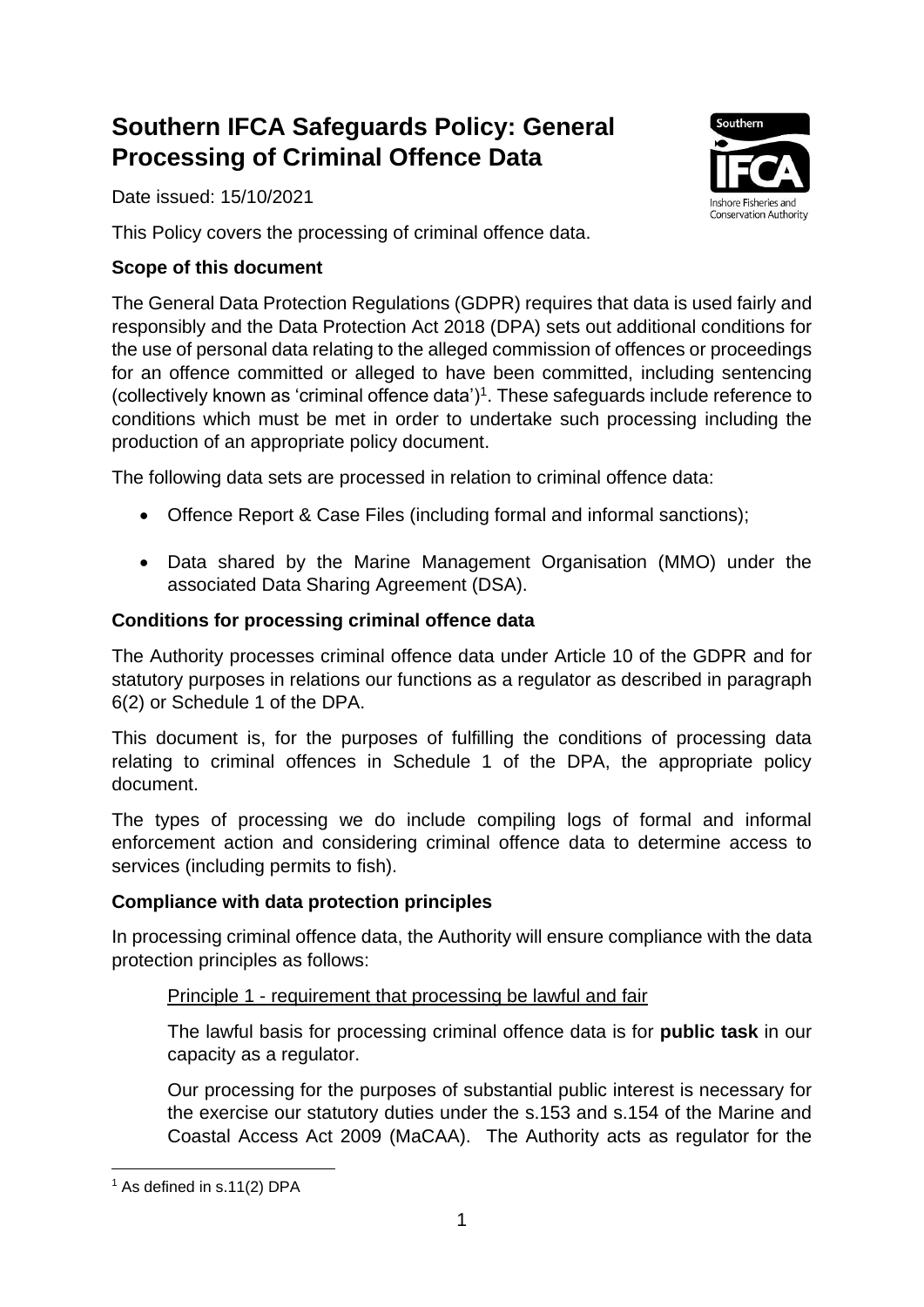protection of inshore fishers and marine environment from the exploitation of fisheries resources.

Criminal offence data is shared with the Marine Management Organisation (MMO) under the Data Sharing Agreement in order to fulfil our obligation under s.174 of MaCAA and for the purposes of effective fisheries management. Data is shared with other law enforcement bodies (including the Police, Environment Agency and Boarder Force) only in relation law enforcement purposes<sup>2</sup>.

#### Principle 2 - requirement that purposes of processing be specified, explicit and legitimate

The Authority processes criminal offence data for the purposes set out above when the processing is necessary to fulfil statutory duties. This relates to the protection of inshore fisheries and marine environment.

Sharing of the data is limited to law enforcement purposes and to the provisions of the Data Sharing Agreement with the MMO. All sharing of criminal offence data is logged, and we will documents that they are authorised by law to process the data.

The Authority will not use criminal offence data except for the purposes for which it is collected.

#### Principle 3 - requirement that personal data be adequate, relevant and not excessive (data minimisation)

Criminal offence data is collected only in relation to persons undertaking activities relevant or ancillary to fishing activity and which fall within the Authority's jurisdiction.

In the case of fisheries offences, this may include offences for which the Authority does not have powers to enforce but which are relevant with respect of being within the scope of our duties and / or the stated purpose of the processing.

Where criminal offence data is provided to the Authority, which is not relevant for the stated purpose, the Authority will erase the data.

#### Principle 4 - requirement that personal data be accurate and kept up to date

The Authority will take every reasonable step to ensure that criminal offence data is correct and up to date. Where we determine that information is inaccurate or out of date, we will seek to erase or rectify the data without delay. However, a request for erasure or rectification will be considered only in the context of the lawful basis for processing being public task and where such a request is refused, the reasons will be documented.

Principle 5 - requirement that personal data be kept for no longer than is necessary

<sup>2</sup> Safeguards Policy – Sensitive Processing for Law Enforcement Purposes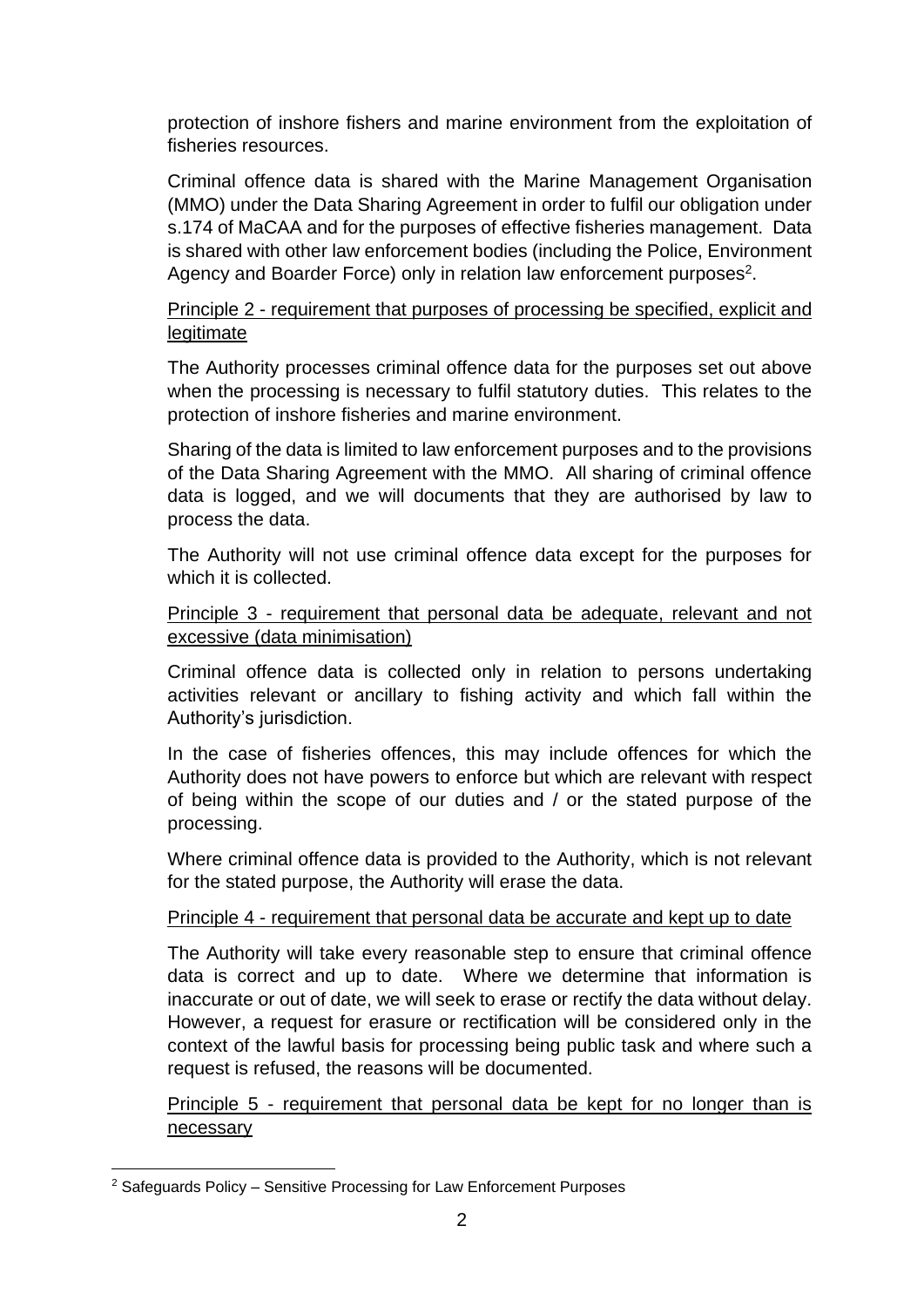Our retention period for criminal activity data is 6 years after which time its retention is reviewed. This retention period is based on the Limitations Act 1980. A review will include consideration of any business needs to retain the information and data subjects will be notified in the event the data is not erased.

Principle 6 - 'appropriate security'

Electronic information is processed within our secure network. Hard copy information is processed within our secure premises.

Our electronic systems and physical storage have appropriate access controls and security measures as detailed in the Authority's Data Security Policy.

#### **Policy Review**

This policy will be reviewed annually and more frequently as required.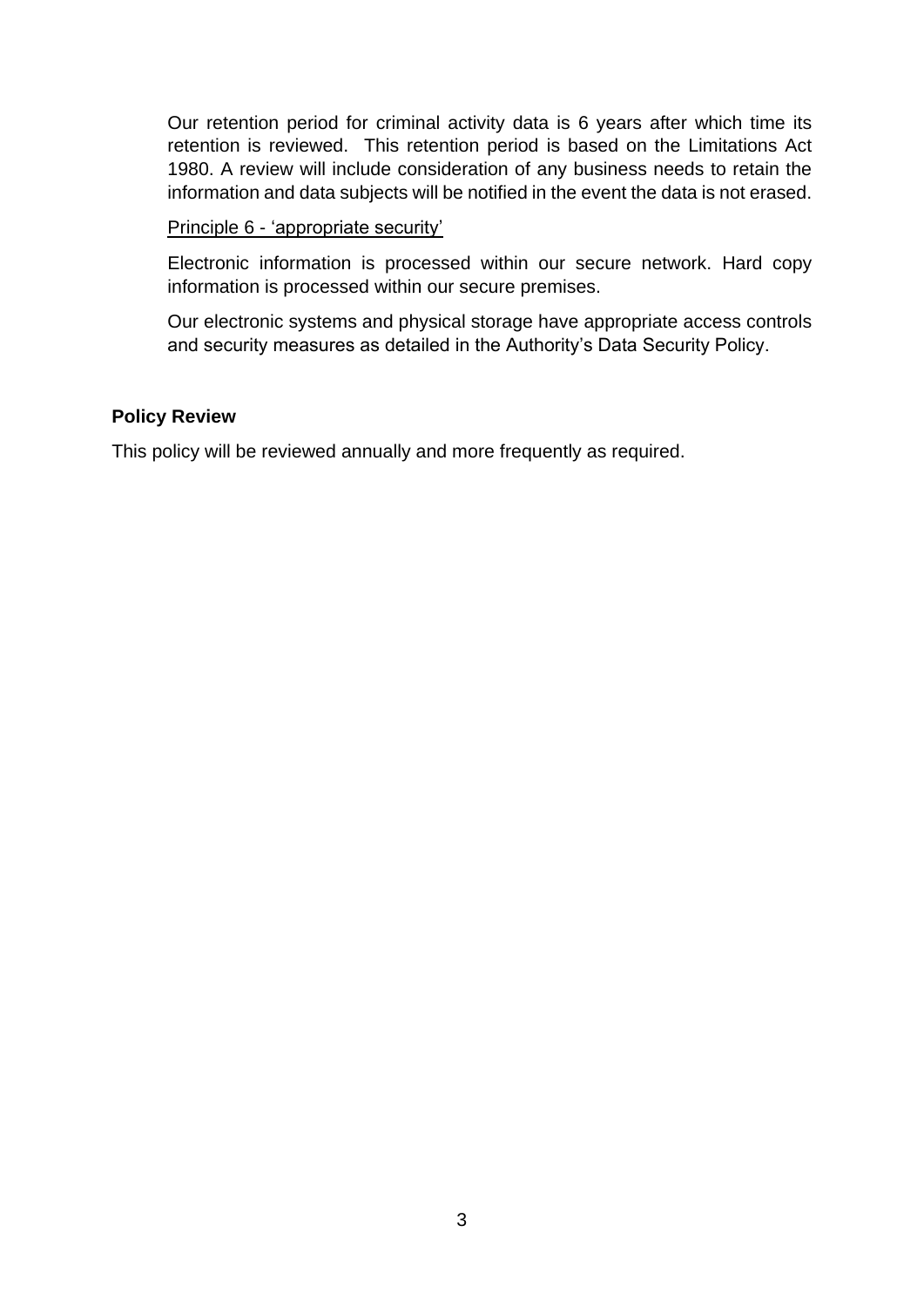#### Schedule 1 –

| <b>Dataset</b>  | <b>Lawful basis</b>      | General                  | Description of data collection and       | <b>Consideration of GDPR and DPA conditions for</b>                                                                 |
|-----------------|--------------------------|--------------------------|------------------------------------------|---------------------------------------------------------------------------------------------------------------------|
|                 |                          | processing or            | <b>use</b>                               | processing                                                                                                          |
|                 |                          | law                      |                                          |                                                                                                                     |
|                 |                          | enforcement              |                                          |                                                                                                                     |
| <b>Seaborne</b> | <b>Public task - The</b> | purposes?<br><b>Both</b> | Data is collected during seaborne and    | SC general processing meets GDPR Article 9 conditions -                                                             |
| and shore-      | Authority                |                          | shore-based compliance inspections.      | Article $9(2)(g)$ the processing is necessary to ensure                                                             |
| based           | processes                |                          | Data includes personal data (personal    | compliance with Equality Act (2000) and in particular                                                               |
| compliance      | compliance               |                          | and vessel name(s), contact details,     | s.149 $(1)(a)$ and $(2)$ . The SC data will be used to have due                                                     |
| inspections     | inspections data to      |                          | location and activity data), special     | regard of eliminating discrimination, harassment, victimisation and                                                 |
|                 | fulfil statutory         |                          | category data (race, nationality and     | any other conduct that is prohibited by or under the Act.                                                           |
|                 | duties at s.153          |                          | ethnic origin) and Criminal Offence      |                                                                                                                     |
|                 | and s.154 (main          |                          | data (where an offence is detected).     | SC general processing meets DPA s.10 and Schedule 1                                                                 |
|                 | duties) of the           |                          |                                          | conditions - SC data meets the conditions of paragraph 8 to                                                         |
|                 | Marine and               |                          | Personal data is used to inform          | the extent that it relates to a specified category of personal                                                      |
|                 | coastal access act       |                          | compliance activities, to facilitate     | data (being personal data revealing racial or ethnic origin)                                                        |
|                 | and s.174 (duty of       |                          | contact with persons so inspected and    | and is necessary to monitor and evidencing compliance with                                                          |
|                 | co-operation) in         |                          | to inform effective investigations of    | the Equality Act (2000) and in particular s.149(1)(a) and (2).                                                      |
|                 | relation to sharing      |                          | criminal activity or suspected criminal, |                                                                                                                     |
|                 | with the Marine          |                          | activity. Data is subject to sharing     | SC data processing for law enforcement purposes                                                                     |
|                 | Management               |                          | with MMO and other enforcement           | meets the data protection principles set out in Part 3 of the                                                       |
|                 | Organisation.            |                          | bodies for law enforcement purposes.     | DPA including the first data principle as follows: The data is                                                      |
|                 |                          |                          |                                          | strictly necessary for law enforcement purposes to enable to                                                        |
|                 |                          |                          |                                          | successful identification of suspects and secure successful<br>prosecution. Paragraph 2 of Schedule 8 of the DPA is |
|                 |                          |                          |                                          | satisfied as the information is used in the administration of                                                       |
|                 |                          |                          |                                          | justice and an appropriate policy document is in place at the                                                       |
|                 |                          |                          |                                          | time of processing (this document).                                                                                 |
|                 |                          |                          |                                          |                                                                                                                     |
|                 |                          |                          |                                          | CO data processing for law enforcement purposes                                                                     |
|                 |                          |                          |                                          | meets GDPR Article 10 conditions - data is used for law                                                             |
|                 |                          |                          |                                          | enforcement purposes and in an official capacity under                                                              |
|                 |                          |                          |                                          | investigative powers under the Marine and Coastal Access                                                            |
|                 |                          |                          |                                          | Act 2009. Paragraph 2 of Schedule 8 of the DPA is satisfied                                                         |
|                 |                          |                          |                                          | as the information is used in the administration of justice and                                                     |
|                 |                          |                          |                                          | an appropriate policy document is in place at the time of                                                           |
|                 |                          |                          |                                          | processing.                                                                                                         |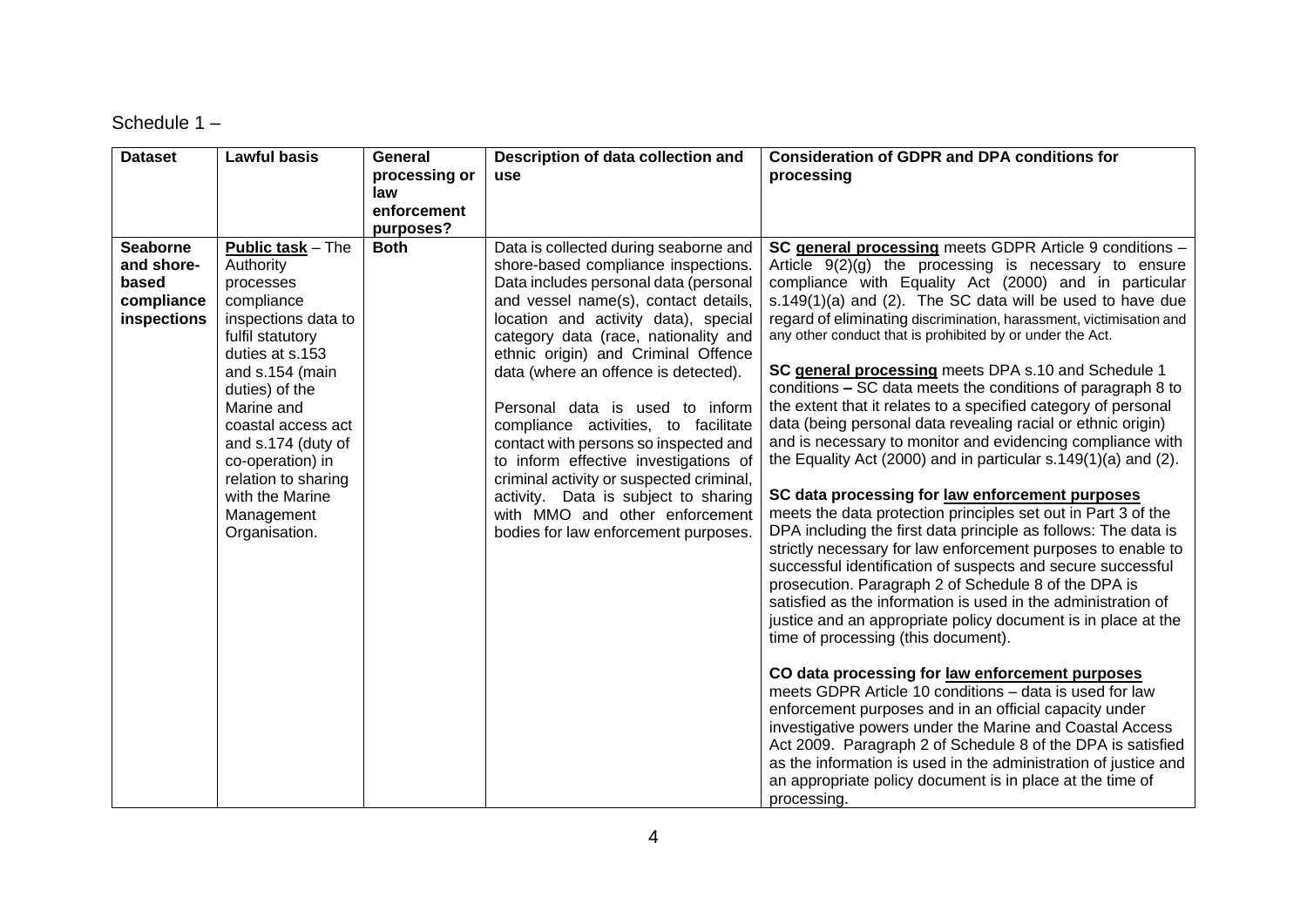| <b>Dataset</b>    | <b>Lawful basis</b>      | General            | Description of data collection and        | <b>Consideration of GDPR and DPA conditions for</b>             |
|-------------------|--------------------------|--------------------|-------------------------------------------|-----------------------------------------------------------------|
|                   |                          | processing or      | use                                       | processing                                                      |
|                   |                          | law                |                                           |                                                                 |
|                   |                          | enforcement        |                                           |                                                                 |
|                   |                          | purposes?          |                                           |                                                                 |
| <b>Offence</b>    | <b>Public task - The</b> | Law                | Includes record of the outcomes of        | CO data processing for law enforcement purposes                 |
| reports &         | Authority                | enforcement        | criminal investigations, including        | meets GDPR Article 10 conditions - data is used for law         |
| <b>Case Files</b> | processes                | purposes           | verbal warnings, written warnings,        | enforcement purposes and in an official capacity under          |
|                   | compliance               |                    | <b>Financial Administrative Penalties</b> | investigative powers under the Marine and Coastal Access        |
|                   | inspections data         |                    | and prosecutions at Court. Data           | Act 2009. Paragraph 2 of Schedule 8 of the DPA is satisfied     |
|                   | and outcomes of          |                    | includes personal details, details        | as the information is used in the administration of justice and |
|                   | enforcement              |                    | relating to the circumstances of the      | an appropriate policy document is in place at the time of       |
|                   | activity to fulfil       |                    | offence and criminal offence data         | processing.                                                     |
|                   | statutory duties at      |                    | (i.e. charges etc.).                      |                                                                 |
|                   | s.153 and s.154          |                    |                                           |                                                                 |
|                   | (main duties) of         |                    | Data is used to inform compliance         |                                                                 |
|                   | the Marine and           |                    | activities, to inform decisions relating  |                                                                 |
|                   | coastal access act       |                    | to enforcement actions and to             |                                                                 |
|                   | and s.174 (duty of       |                    | facilitate contact with persons so        |                                                                 |
|                   | co-operation) in         |                    | involved. Data is subject to sharing      |                                                                 |
|                   | relation to sharing      |                    | with MMO and other enforcement            |                                                                 |
|                   | with the Marine          |                    | bodies for law enforcement                |                                                                 |
|                   | Management               |                    | purposes.                                 |                                                                 |
|                   | Organisation.            |                    |                                           |                                                                 |
| Intelligence      | <b>Public task - The</b> | Law                | Data is collected from sources and        | CO data processing for law enforcement purposes                 |
|                   | Authority                | <b>Enforcement</b> | includes personal data of sources         | meets GDPR Article 10 conditions - data is used for law         |
|                   | processes                | purposes           | and the subject involved in suspected     | enforcement purposes and in an official capacity under          |
|                   | intelligence to fulfil   |                    | criminal activities, criminal offence     | investigative powers under the Marine and Coastal Access        |
|                   | statutory duties at      |                    | data and special category data            | Act 2009. Paragraph 2 of Schedule 8 of the DPA is satisfied     |
|                   | s.153 and s.154          |                    | (including race and ethnic origin         | as the information is used in the administration of justice and |
|                   | (main duties) of         |                    | data).                                    | an appropriate policy document is in place at the time of       |
|                   | the Marine and           |                    |                                           | processing.                                                     |
|                   | coastal access act       |                    |                                           |                                                                 |
|                   | and s.174 (duty of       |                    |                                           |                                                                 |
|                   | co-operation) in         |                    |                                           |                                                                 |
|                   | relation to sharing      |                    |                                           |                                                                 |
|                   | with the Marine          |                    |                                           |                                                                 |
|                   | Management               |                    |                                           |                                                                 |
|                   | Organisation.            |                    |                                           |                                                                 |